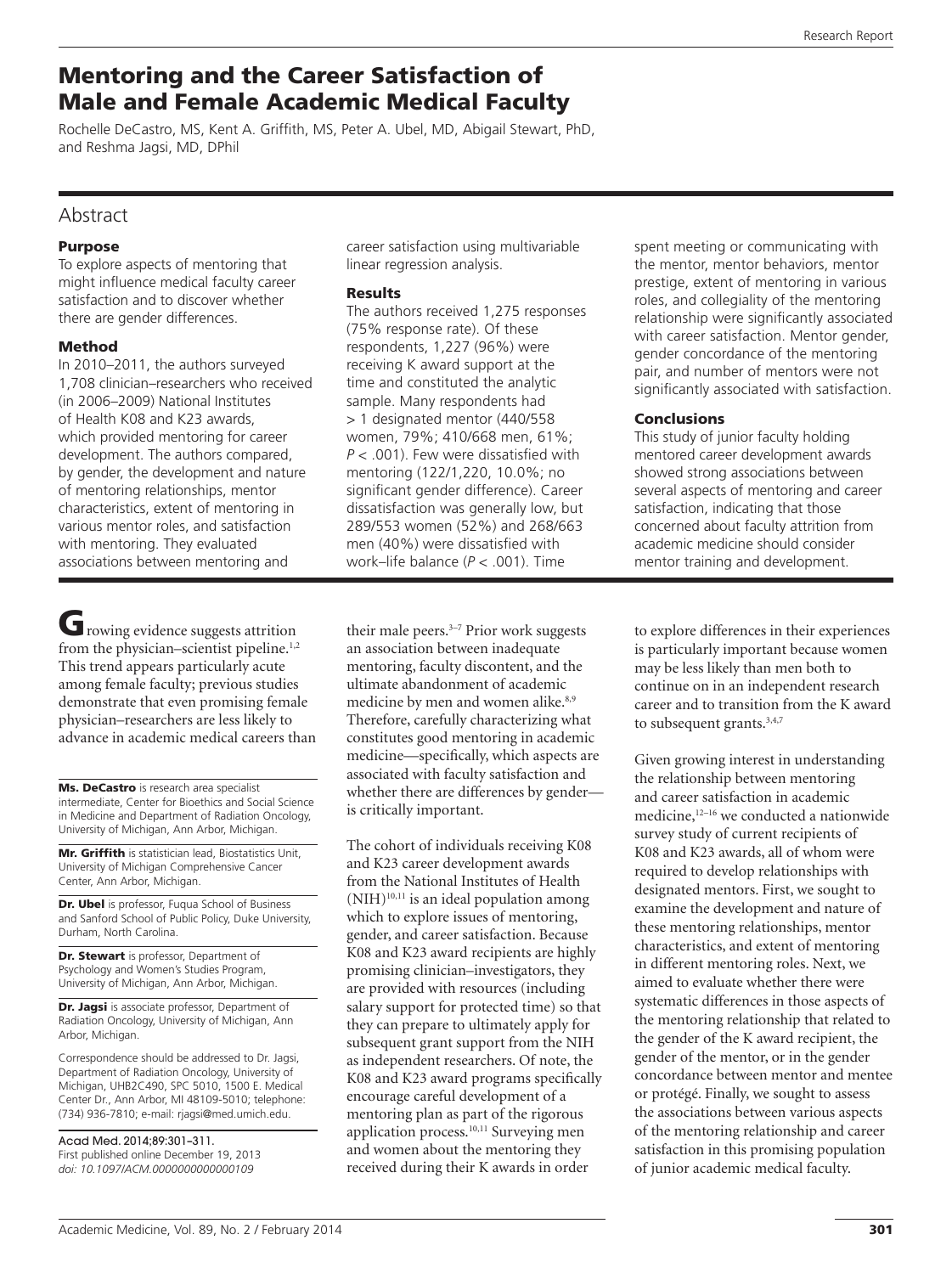# Method

## **Data collection**

Using the NIH RePORTER database, $17$  we identified 1,719 people who received new K08 and K23 awards in 2006 through 2009. After gaining ethical approval from the University of Michigan institutional review board (IRB), we conducted Internet searches and made telephone calls to obtain background information and current U.S. mailing addresses for these recipients. We obtained 1,708 valid U.S. mailing addresses.

Between August 2010 and February 2011, we mailed a survey questionnaire along with a \$50 incentive to 1,708 individuals who received K awards in the years 2006 to 2009. We included a cover letter stating that this was an IRB-approved research study designed to assess the experiences of researchers who received K08 and K23 awards from the NIH. The cover letter explained the voluntary nature of participation, the risks involved and efforts to ensure confidentiality, and the source(s) of funding; it also provided contact information for the principal investigator (R.J.) and IRB. We conducted our mail survey following a modified Dillman approach,<sup>18</sup> including targeted follow-up to nonrespondents, in order to reduce sources of error related to sampling and nonresponse.

On receipt of the completed questionnaires, we merged survey responses to data previously collected from RePORTER on K award type, award year, and characteristics of the recipient's institution.

# **Measures**

We designed the questionnaire after reviewing the relevant literature and considering other instruments used to determine outcomes of academic careers.12–16,19–29 We also engaged in detailed cognitive pretesting<sup>30</sup> to identify problems with the survey questions that could result in response error (e.g., complicated instructions, vague wording, inappropriate assumptions). We conducted cognitive interviews with a small number of faculty members similar to those in our target population, using a think-aloud approach and verbal probing techniques. We then modified the survey questions on the basis of our findings.

The ultimate questionnaire included 173 items that assessed demographics (20

items), job and education information (6 items), time allocation (43 items), mentoring experiences (33 items), family responsibilities (20 items), and career satisfaction and work environment (51 items).

### **Development of mentoring**

**relationships.** Two questions addressed the ease with which respondents identified role models and developed mentoring relationships: (1) "How easy has it been for you to identify someone whose career could serve as a model for your own?" and (2) "How easy has it been for you to develop a relationship with a mentor?" We dichotomized the four response categories ("very easy" or "easy" versus "difficult" or "very difficult") for descriptive analysis by gender.

**Nature of mentoring relationships.** The questionnaire asked respondents whether they had more than one designated K award mentor. It also asked how often they communicated in person, via telephone, or via e-mail with their primary K award mentor (dichotomized for analysis as at least once weekly versus less often) and how many hours in a typical month they spent meeting one-on-one with their primary K award mentor and other mentors (analyzed as a continuous variable). Another item asked, "Is your current relationship with your primary K award mentor closer to a student–teacher relationship or to a collegial relationship?" We dichotomized the five responses (ranging from mostly student–teacher to mostly collegial) for analysis (at least somewhat more collegial versus neutral or more student–teacher).

**Mentor characteristics.** Respondents reported the gender and race of their primary K award mentor. For analysis, we grouped race as white, Asian, or underrepresented minority in medicine (black, Latino, Native American).

Using five response categories, respondents rated the extent to which their primary K award mentor was fault-finding or judgmental, committed to mentoring, exploitative, patient, overprotective, controlling, available and accessible, manipulative, an important contributor to research in the field, and well connected to others of importance in the field. The negative mentoring characteristics were scored from 0 (not at all) to −4 (a lot), and the positive

mentoring characteristics were scored from 0 (not at all) to 4 (a lot). We dichotomized the responses to each of the items in this battery (some, quite a bit, or a lot versus a little or not at all) for descriptive analyses by gender. In addition, we constructed two scales (behavior and prestige; see also Results) from these items for use in modeling the relationship between mentoring and career satisfaction.

**Extent to which mentees perceived their mentors to have performed potential roles.** We measured the extent to which K award recipients received certain types of mentoring using the question stem "Thinking about all of your mentors, how much have your mentors…," followed by a table listing the following behaviors: served as role models, promoted your career through networking, advised about preparation for advancement (e.g., promotion, leadership positions), advised about getting your work published, advised about department/ division politics, advised about obtaining the resources you need, advocated for you, advised about balancing work and family, taught you knowledge and skills, and modeled professional and ethical behavior. We dichotomized the four-point response scale for descriptive analyses by gender (0 "not at all" or 1 "a little bit" versus 2 "quite a bit" or 3 "a lot"). In addition, we constructed a scale from these items to measure the relationship between career satisfaction and the extent of mentorship in various mentoring roles (see also Results).

**Satisfaction.** Survey respondents indicated their level of satisfaction with both their primary K award mentor and with the mentoring they had received from all sources. We measured satisfaction with mentoring with five-point responses  $(0 = \text{very dissatisfied to } 4 = \text{very satisfied})$ and dichotomized these for descriptive analysis by gender (very or somewhat dissatisfied versus neutral, somewhat satisfied, or very satisfied).

Survey recipients also indicated their level of satisfaction in various career domains, including the opportunity to collaborate with other faculty, the amount of social interaction with other members of their department/division, the level of funding for their research, their current salary, their sense of being valued for their research, their sense of contributing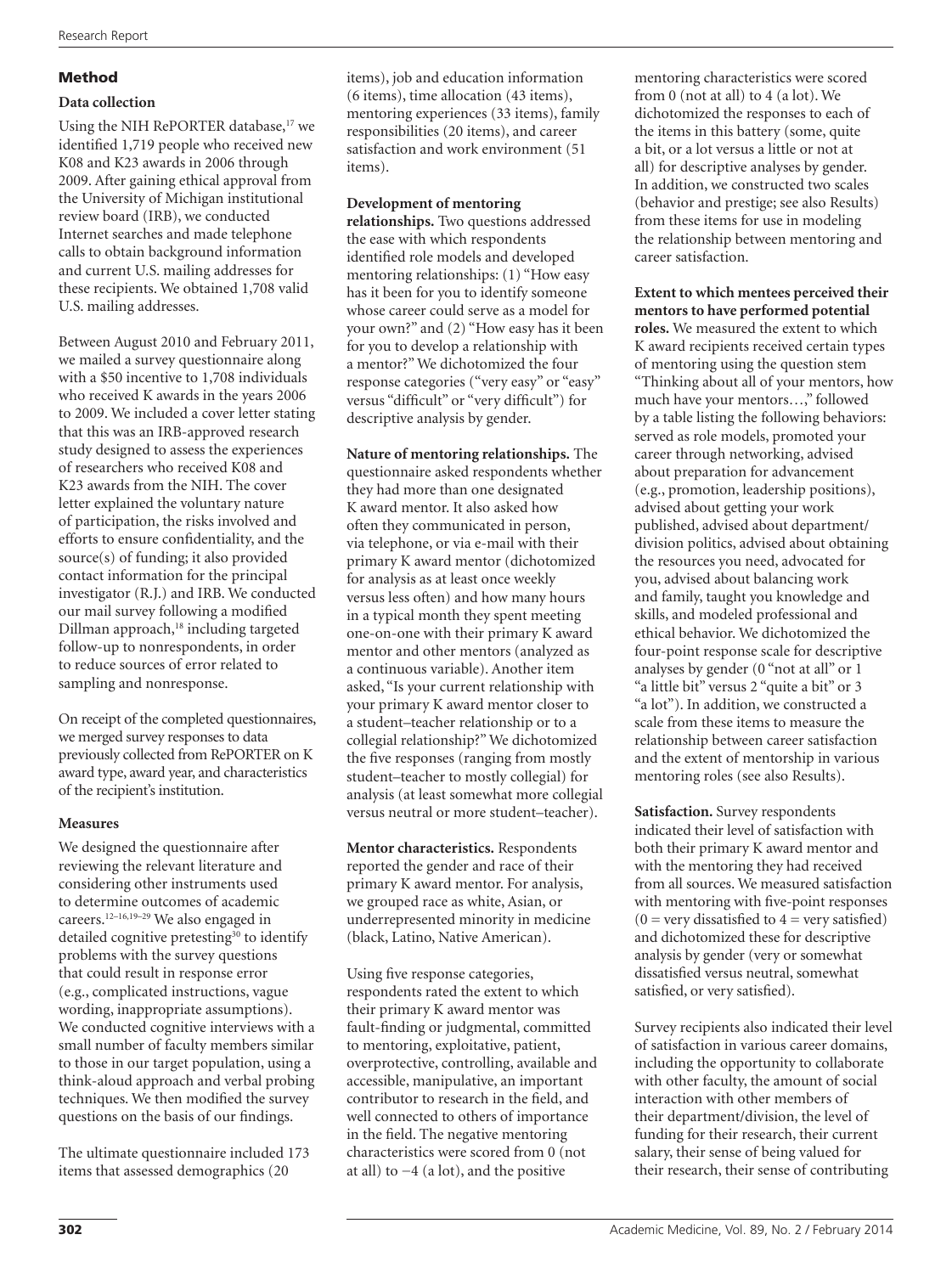to developments in their discipline, the balance between their competing professional responsibilities, and the balance between their professional and personal lives. We created a scaled measure of career satisfaction from these items (see also Results).

# **Mentee, K award, and institution**

**characteristics.** We recorded respondents' self-reported gender, race and ethnicity (which we then grouped as white, Asian, or underrepresented minority in medicine), degree (which we grouped as MD, MD/PhD, or non-MD), marital status (married/ in a domestic partnership, single, or widowed/divorced), and parental status. We asked respondents to report their clinical specialty, which we then grouped into the following six categories, as we have described in detail elsewhere<sup>4,5,31</sup>: (1) medical specialties; (2) surgical specialties; (3) specialties caring for women, children, and families; (4) hospital-based specialties; (5) non-MD clinical specialties (which include pharmacists [PharmDs], veterinarians [DVMs], and many others); and (6) basic sciences. We also asked if the respondent's research was laboratory-based and whether he or she spoke English as a native language. We relied on data merged from the RePORTER database<sup>17</sup> for the respondent's K award grant type, year of K award, and institutional characteristics. We grouped institutions so that all hospitals affiliated with a single university were considered to be a single institution. We then grouped institutions into four tiers containing roughly equal numbers of K awardees, based on the amount of total NIH funding received (hereafter NIH funding tier).

# **Data analysis**

We restricted the current analysis to those respondents who reported receiving support from their K awards during the year prior to the survey in order to eliminate the few who may have changed careers, shifted to nonmentored grant support, or ceased to receive K award funding prior to having completed a typical term of mentored career development. We performed all analyses using the SAS System version 9.3 (SAS Institute Inc., Cary, North Carolina). We first conducted descriptive analyses and comparisons by gender using either the chi-square or Fisher exact tests for

# Table 1

### Training, Demographic, and Other Characteristics of the 1,227 K08 and K23\* Award Recipients Responding to a Survey, 2010–2011

|                                          |             | $N$ (%) <sup>+</sup> |                      |
|------------------------------------------|-------------|----------------------|----------------------|
|                                          | Women       | <b>Men</b>           |                      |
| Characteristic                           | $(n = 559)$ | $(n = 668)$          | P value <sup>#</sup> |
| <b>K</b> award type                      |             |                      | $-.001$              |
| K08                                      | 200 (35.8)  | 399 (59.7)           |                      |
| K23                                      | 359 (64.2)  | 269 (40.3)           |                      |
| <b>Year of K award</b>                   |             |                      | .21                  |
| 2006                                     | 110 (19.7)  | 147 (22.0)           |                      |
| 2007                                     | 147(26.3)   | 153 (22.9)           |                      |
| 2008                                     | 136 (24.3)  | 187 (28.0)           |                      |
| 2009                                     | 166 (29.7)  | 181 (27.1)           |                      |
| K award institution tier <sup>§</sup>    |             |                      | .54                  |
| First                                    | 103 (18.6)  | 122(18.5)            |                      |
| Second                                   | 145 (26.2)  | 195 (29.6)           |                      |
| Third                                    | 155 (28.0)  | 183 (27.7)           |                      |
| Fourth                                   | 150(27.1)   | 160 (24.2)           |                      |
| Missing                                  | 6           | 8                    |                      |
| <b>Degree</b>                            |             |                      | $-.001$              |
| MD                                       | 339 (60.6)  | 406 (60.8)           |                      |
| MD/PhD                                   | 82 (14.7)   | 190 (28.4)           |                      |
| Non-MD                                   | 138 (24.7)  | 72 (10.8)            |                      |
| <b>Nature of research</b>                |             |                      | <.001                |
| Lab based                                | 209 (37.4)  | 425 (63.6)           |                      |
| Other                                    | 350 (62.6)  | 243 (36.4)           |                      |
| <b>Specialty<sup>1</sup></b>             |             |                      | < .001               |
| Women/children/family                    | 129 (23.1)  | 115(17.2)            |                      |
| Hospital based                           | 49 (8.8)    | 98 (14.7)            |                      |
| Surgical                                 | 12(2.2)     | 58 (8.7)             |                      |
| Medical                                  | 219 (39.2)  | 305 (45.7)           |                      |
| <b>Basic sciences</b>                    | 12(2.2)     | 20(3.0)              |                      |
| Non-MD                                   | 138 (24.7)  | 72 (10.8)            |                      |
| Race                                     |             |                      | .63                  |
| White                                    | 391 (70.5)  | 463 (69.8)           |                      |
| Asian                                    | 121 (21.8)  | 156 (23.5)           |                      |
| Underrepresented in medicine, minority** | 43 (7.8)    | 44 (6.6)             |                      |
| Missing                                  | 4           | 5                    |                      |
| <b>Marital status</b>                    |             |                      | .002                 |
| Married/in a domestic partnership        | 486 (87.1)  | 616 (92.4)           |                      |
| Single                                   | 57 (10.2)   | 33(5.0)              |                      |
| Divorce/widowed                          | 15(2.7)     | 18(2.7)              |                      |
| Missing                                  | 1           | 1                    |                      |
| <b>Parental status</b>                   |             |                      | .02                  |
| Yes                                      | 427 (76.4)  | 545 (81.7)           |                      |
| No                                       | 132 (23.6)  | 122 (18.3)           |                      |
| Missing                                  | 0           | 1                    |                      |
| English native language                  |             |                      | .05                  |
| Yes                                      | 479 (85.7)  | 544 (81.6)           |                      |
| No                                       | 80 (14.3)   | 123 (18.4)           |                      |
| Missing                                  | 0           |                      |                      |

(*Table continues*)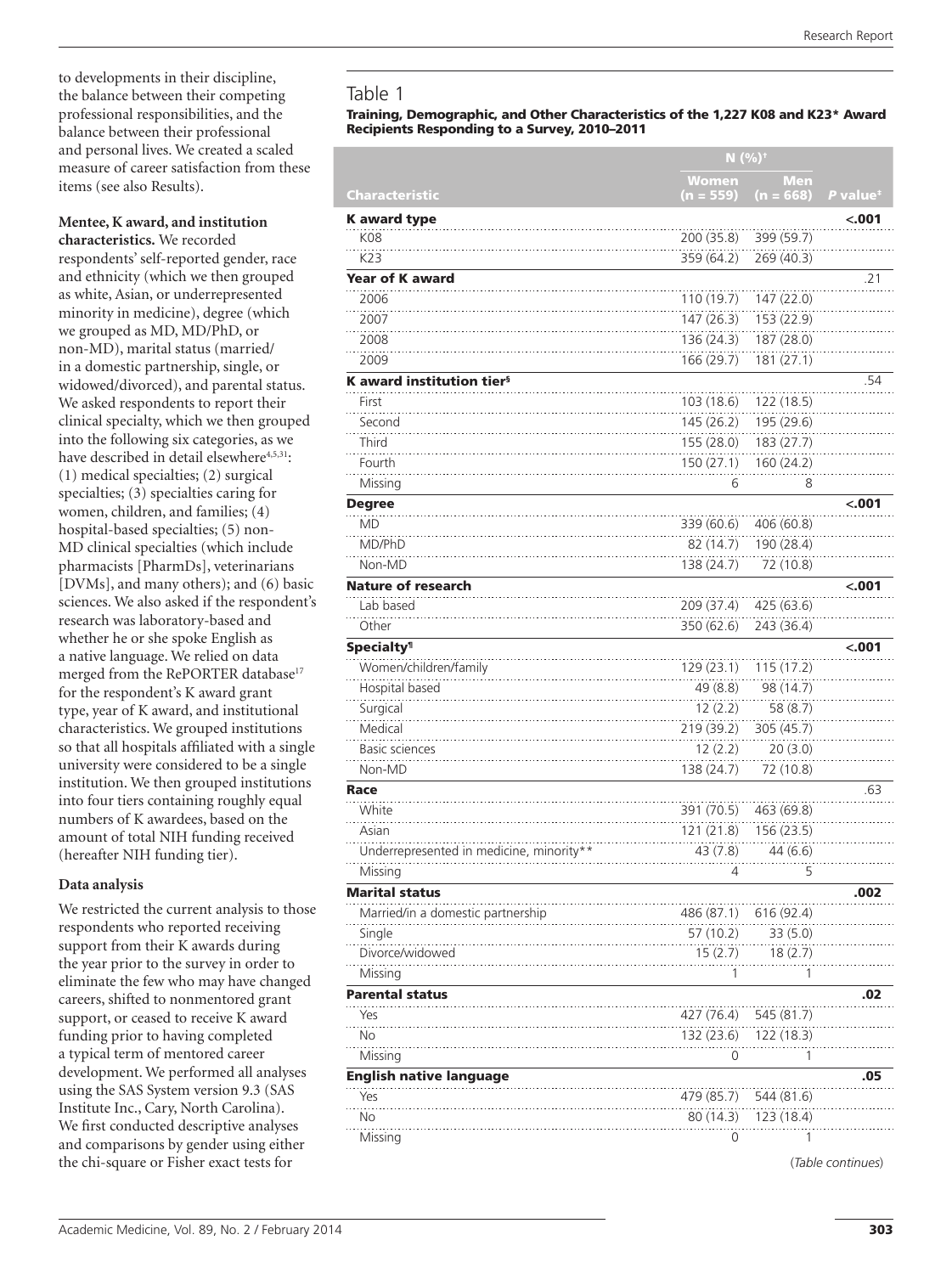categorical variables, and the *t* test for continuous variables. For all comparisons by gender, we reported the *P* values after adjusting for the following variables: K award type, year of K award, institutional NIH funding tier, recipient race, degree, marital status, and parental status, whether the recipient's research was laboratory based, and whether he or she spoke English as a native language.

We then sought to evaluate the associations between various aspects of mentoring and career satisfaction by developing a linear regression model of the satisfaction scale using the following covariates of interest: mentor gender, mentee–mentor gender concordance, multiple designated K award mentors, collegiality of the mentor–mentee relationship, frequency of communication between mentor and mentee, time spent meeting with mentor, the mentor behavior scale, the mentor prestige scale, and the extent of mentoring in various roles scale. The possible associations of these variables with the satisfaction scale were adjusted for the recipient characteristics of gender, race, degree, marital status, parental status, and specialty; for whether the recipient's work was laboratory based; for whether the recipient spoke English as a native language; and for the K award type, year of K award, and institutional NIH funding tier.

We then constructed a best multiple variable model to explain the satisfaction scale. First, we modeled all covariates (adjustment covariates and covariates of interest) simultaneously. Second, we reduced the model removing insignificant adjustment covariates iteratively, until only significant covariates remained. Finally, we explored for statistically significant interactions between the respondent's gender and the remaining covariates in the model.

For statistical inference, we considered test statistics with *P* values at or below 5% to be significant.

## Results

We received 1,275 completed questionnaires from the 1,708 individuals we contacted for a response rate of 75%. Our respondent sample did not differ significantly from the entire surveyed population of K award recipients by

# Table 1 (Continued)

|                                             | $N(%)^{+}$            |                                                              |       |
|---------------------------------------------|-----------------------|--------------------------------------------------------------|-------|
| <b>Characteristic</b>                       | Women                 | - Men<br>$(n = 559)$ $(n = 668)$ <i>P</i> value <sup>+</sup> |       |
| Gender of primary designated K award mentor |                       |                                                              | <.001 |
| Male                                        | 391 (71.1) 557 (83.8) |                                                              |       |
| Female                                      |                       | 159 (28.9) 108 (16.2)                                        |       |
| Missina                                     |                       |                                                              |       |

\*K08 and K23 awards are National Institutes of Health career development awards that provide the recipient with salary support, structured mentoring, and protected research and training time.

 †Percentages may not total 100 because of rounding, and they are calculated omitting any missing data. ‡*P* values are calculated omitting any missing data, and statistically significant variables appear in bold. § This refers to the K award recipient's institution; the authors divided these into four groups based on the amount

of funding granted to each institution.

<sup>1</sup>For a detailed explanation of this division, see Jagsi et al.<sup>4,5,31</sup>

\*\*Black, Latino, Native American.

gender or K award year. However, a significantly higher proportion of non-MDs (81%, n = 220/272) responded to our survey than either MDs (74%, n = 754/1,024) or MD/PhDs (72%, n = 301/420; *P* = .02). A higher proportion of K23 recipients (78%,  $n = 645/831$ ) responded than did K08 recipients (71%,  $n = 630/888$ ;  $P = .002$ ). Individuals at institutions with lower overall NIH funding were more likely to respond (80%  $[n = 322/401]$  from the lowest tier; 74%  $[n = 349/474]$  from the third tier;  $73\%$  [n =  $353/486$ ] from the second tier; and  $69\%$  [n = 236/340] from the top tier;  $P = .001$ ). Of the 1,275 respondents, 1,227 (96%) reported actively receiving funding support from their K awards at the time of the survey and constituted the analytic sample.

The characteristics of the 559 female and 668 male K award recipients in the sample are detailed in Table 1. The majority of respondents held an MD degree, and the sample  $(n = 1,227)$ comprised the following specialties: 43% (n = 524) medical; 20% (n = 244) women, children, and families; 12%  $(n = 147)$  hospital based; 6%  $(n = 70)$ surgical;  $3\%$  (n = 32) basic science; and  $17\%$  (n = 210) non-MD clinicians. Of note, male respondents were more likely to hold MD/PhD degrees (28% of men  $[n = 190/668]$  versus 15% of women [n = 82/559]; *P* < .001). Women were more likely to hold non-MD clinical doctorates (25% of women  $[n = 138/559]$ versus 11% of men  $[n = 72/668]$ ; *P* < .001). Men were more likely to have received K08 awards (60% of men  $[n = 399/668]$  versus 36% of women

[n = 200/559]; *P* < .001). Men in this cohort were more likely than women to be married (92% of men  $[n = 616/667]$ versus 87% of women  $[n = 486/558]$ ;  $P = .002$ ) and to have children (82% of men  $[n = 545/667]$  versus 76% of women [n = 427/559]; *P* = .02). The majority of both men and women reported having a male primary designated K award mentor, although women were more likely than men to have a female mentor (29% of women  $[n = 159/550]$  versus 16% of men [n = 108/665]; *P < .*001).

## **Development of mentoring relationships**

When asked how easy it was to develop a relationship with a mentor, relatively few respondents indicated difficulty, although women were slightly more likely to do so  $(21\% \text{ of women } [n = 117/552])$ versus 18% of men  $[n = 119/664]$ ; *P* < .01). However, when asked how easy it was to identify someone whose career could serve as a model for their own, a substantial proportion of the respondents indicated difficulty, and women again were more likely than men to report difficulty (55% of women  $[n = 305/553]$ versus 40% of men  $[n = 269/667]$ ;  $P < .0001$ ).

### **Nature of mentoring relationships**

Many respondents reported having more than one designated K award mentor, and women were more likely to do so (79% of women  $[n = 440/558]$ versus 61% of men [n = 410/668]; *P* < .001). Most respondents reported having a collegial relationship with their primary K award mentor. Overall, 68% of men (n = 455/668) and 62% of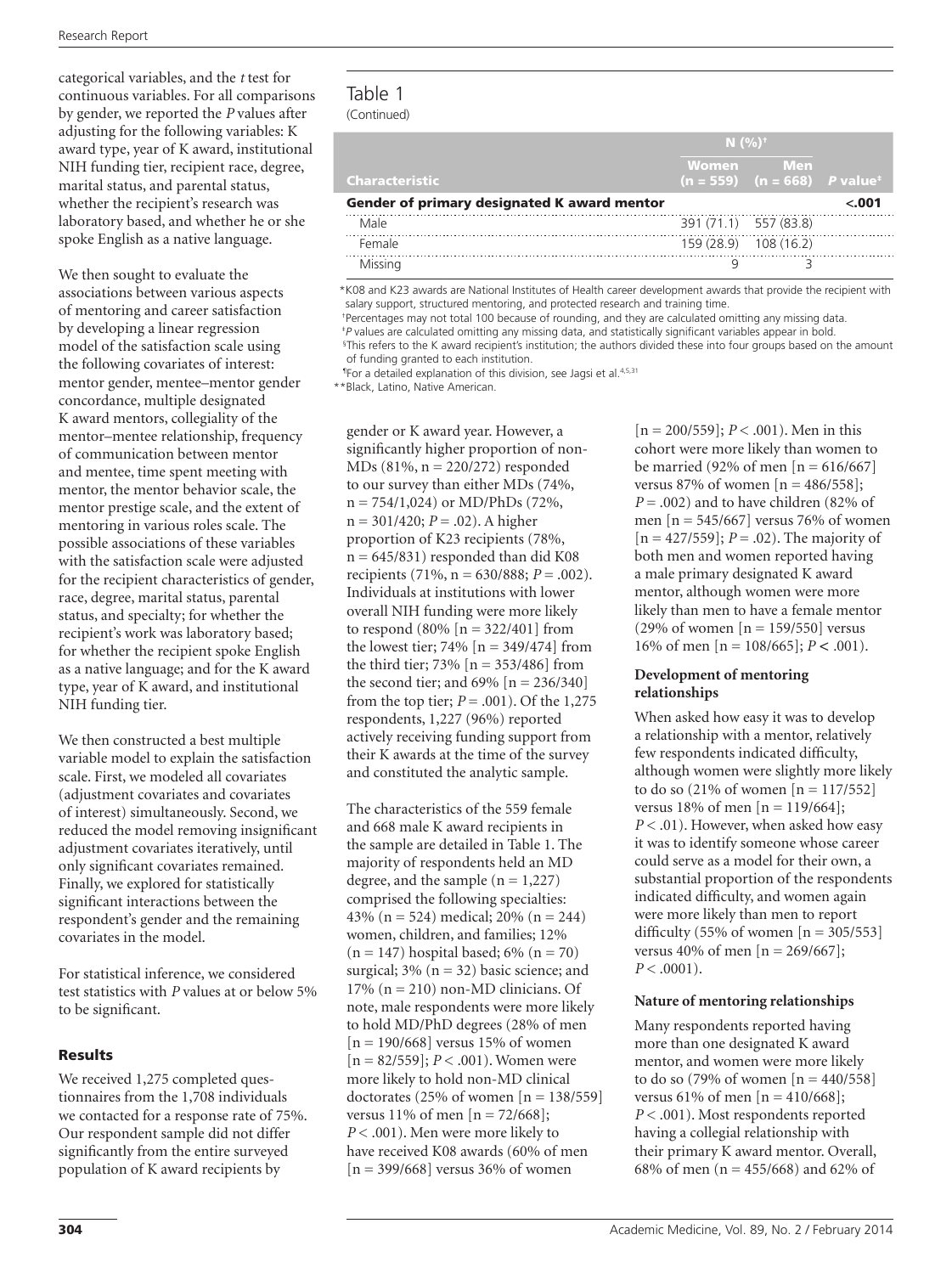Table 2

# Primary K Award\* Mentor Characteristics by Gender of Protégé, Gender of Primary K Award Mentor, Primary K Award\* Mentor Characteristics by Gender of Protégé, Gender of Primary K Award Mentor, and Mentor–Protégé Concordance, 2010–2011

| and Mentor-Protege Concordance, 2010-2011                                                                                                  |                                |                                                 |              |                                                       |                                                                 |              |                                                           |                                                        |                                                          |                                                        |              |
|--------------------------------------------------------------------------------------------------------------------------------------------|--------------------------------|-------------------------------------------------|--------------|-------------------------------------------------------|-----------------------------------------------------------------|--------------|-----------------------------------------------------------|--------------------------------------------------------|----------------------------------------------------------|--------------------------------------------------------|--------------|
| Mentor characteristi                                                                                                                       |                                | Gender of proteges                              |              |                                                       | Gender of mentors                                               |              |                                                           |                                                        | Protégé-mentor gender concordance                        |                                                        |              |
| as reported by protégés<br>prompt, "My primary<br>oit" or "a lot" to the<br>e aniq, fou puodsa.<br>award mentor is                         | No. (%) of<br>protégés<br>male | protégés<br>of female<br>No. (%)                | alue         | with male<br>mentors<br><u>of proteges</u><br>No. (%) | mentors<br><b>female</b><br>protégés<br>No. (%) of<br>with<br>3 | value        | mentors<br>ith female<br>of female<br>proteges<br>No. (%) | mentors<br>of male<br>vith male<br>proteges<br>No. (%) | with male<br>mentors<br>of female<br>proteges<br>No. (%) | mentors<br>th female<br>of male<br>aroteges<br>No. (%) | value<br>ä,  |
| Fault-finding or judgmental<br>Committed to mentoring<br>protégé                                                                           | 138/664 (20.8)                 | 104/553 (18.8)<br>586/665 (88.1) 500/556 (89.9) | 0.39<br>0.68 | 180/940 (19.1)<br>844/944 (89.4)                      | 60/267 (22.5)<br>232/267 (86.9)                                 | 0.06<br>0.21 | 140/159 (88.1)<br>37/159 (23.3)                           | 492/555 (88.6)<br>115/554 (20.8)                       | 352/389 (90.5)<br>65/386 (16.8)                          | 23/108 (21.3)<br>92/108 (85.2)                         | 0.20<br>0.30 |
| Exploitative                                                                                                                               | 116/661 (17.6)                 | 84/551 (15.2)                                   | 0.57         | 155/936 (16.6)                                        | 42/266 (15.8)                                                   | 0.66         | 25/159 (15.7)                                             | 99/552 (17.9)                                          | 56/384 (14.6)                                            | 17/107 (15.9)                                          | 0.64         |
| Patient<br>Patient                                                                                                                         |                                | 581/665 (87.4) 485/555 (87.4)                   | 0.70         | 828/943 (87.8)                                        | 229/267 (85.8)                                                  | 0.36         | 140/159 (88.1)                                            | 490/555 (88.3)                                         | 338/388 (87.1)                                           | 89/108 (82.4)                                          | 0.36         |
| Overprotective                                                                                                                             | 93/663 (14.0)                  | 89/556 (16.0)                                   | 0.31         | 134/942 (14.2)                                        | 45/267 (16.9)                                                   | 0.28         | 29/159 (18.2)                                             | 76/553 (13.7)                                          | 58/389 (14.9)                                            | 16/108 (14.8)                                          | 0.52         |
| Controlling                                                                                                                                | 123/665 (18.5)                 | 104/554 (18.8)                                  | 0.88         | 164/942 (17.4)                                        | 62/267 (23.2)                                                   | <b>D.O.</b>  | 36/159 (22.6)                                             | 97/555 (17.4)                                          | 67/387 (17.3)                                            | 26/108 (24.1)                                          | 0.11         |
| Available and accessible                                                                                                                   | 589/665 (88.6)                 | 489/556 (88.0)                                  | 0.57         | 842/944 (89.2)                                        | 226/267 (84.6)                                                  | 0.04         | 135/159 (84.9)                                            | 496/555 (89.4)                                         | 346/389 (89.0)                                           | 91/108 (84.3)                                          | 0.18         |
| Manipulative                                                                                                                               | 78/664 (11.8)                  | 61/555(11.0)                                    | 0.72         | $(11.5)$ $(11.5)$                                     | 30/266 (11.3)                                                   | 0.71         | 15/159 (9.4)                                              | 63/555 (11.4)                                          | 45/388 (11.6)                                            | 5/107 (14.0)                                           | 0.88         |
| to the research in protégé's<br>An important contributor                                                                                   | 556/663 (83.9)                 | 470/556 (84.5)                                  | 0.81         | 794/943 (84.2)                                        | 224/266 (84.2)                                                  | 0.57         | 138/159 (86.8)                                            | 468/554 (84.5)                                         | 326/389 (83.8)                                           | 86/107 (80.4)                                          | 0.45         |
| importance in protégé's field<br>Well connected to others of                                                                               |                                | 585/664 (88.1) 500/556 (89.9)                   | 0.36         | 838/943 (88.9)                                        | 238/267 (89.1)                                                  | 0.75         | 143/159 (89.9)                                            | 488/554 (88.1)                                         | 350/389 (90.0)                                           | 95/108 (88.0)                                          | 0.81         |
| *KO8 and K23 awards are National Institutes of Health career development awards that provide the recipient with salary support, structured |                                |                                                 |              |                                                       |                                                                 |              |                                                           |                                                        |                                                          |                                                        |              |

mentoring, and protected research and training time.

†Adjusted for K award type (K08 or K23), year of K award (2006, 2007, 2008, or 2009), K award institution tier (first, second, third, or fourth), or 2009), K award institution tier (first, second, third, or fourth), degree (MD, MD/PhD, or Non-MD), nature of research (lab based or other), specialty (women/children/family specialties, hospital based, or Non-MD), nature of research (lab based or other), specialty (women/children/family specialties, hospital based, 2007, 2008, mentoring, and protected research and training time.<br>Adjusted for K award type (K08 or K23), year of K award (2006, degree (MD, MD/PhD,

or divorced/widowed), parental status (yes or no), and English as the respondent's native language (yes or no. Numbers in bold represent surgical, medical, non-MD, basic sciences), race (white, Asian, or underrepresented in medicine minority), marital status (married, single, in bold represent marital status (married, single, Numbers no. language (yes or race (white, Asian, or underrepresented in medicine minority), the respondent's native English as basic sciences), non-MD, surgical, medical,

or divorced/widowed), parental status (yes or no), and<br>significant values. significant values.

exploitative  $(17\%, n = 200/1,212)$ , overprotective  $(15%, n = 182/1, 219)$ , controlling  $(19%, n = 227/1,219)$ , or manipulative (11%. n = 139/1,219). The vast majority indicated that their mentors were not only committed (89%, n = 1,086/1,221), patient (87%,  $n = 1,066/1,220$ , and available/accessible  $(88\%, n = 1,078/1,221)$  but also important contributors to research (84%,  $n = 1,026/1,219$  and well connected to others of importance in their field (89%,  $n = 1,085/1,220$ . Table 2 summarizes the perceived characteristics of primary K award mentors by gender of protégé, gender of primary K award mentor, and mentor–protégé gender concordance. Few gender differences were observed; however, protégés perceived female mentors to be more controlling (23% of female mentors  $[n = 62/267]$  versus 17% of male mentors  $[n = 164/942]$ ;  $P = .014$ ), whereas they perceived male mentors to be more available and accessible (89% of male mentors  $[n = 842/944]$  versus 85%  $[n = 226/267]; P = .035$ .

When all mentor characteristics (the items in Table 2) were considered together as a scale, the Cronbach alpha value was 0.73. However, when we iteratively removed items and recalculated the alpha value, a summary scale that excluded the final two items (i.e., an important contributor to research and well connected to others in the field) appeared more internally consistent. Therefore, two scales—following two latent constructs—resulted from the set of mentor characteristics that we

women ( $n = 348/559$ ) reported a mostly collegial relationship with their mentors  $(P = .33)$ . When asked how frequently they communicated with their primary K award mentor in person, via telephone, or via e-mail, the majority did so at least once a week (72% of men  $[n = 481/668]$ and 75% of women  $[n = 419/559]$ ;  $P = .56$ ). The mean number of hours that respondents spent in a typical month meeting one-on-one with a primary K award mentor was 3.2 for men and 3.0 for women ( $P = .35$ ).

# **Primary K award mentor characteristics**

Respondents generally reported that their primary K award mentors had positive characteristics, although a nontrivial minority did describe their mentors to be at least somewhat fault-finding  $(20\%, n = 242/1, 217)$ ,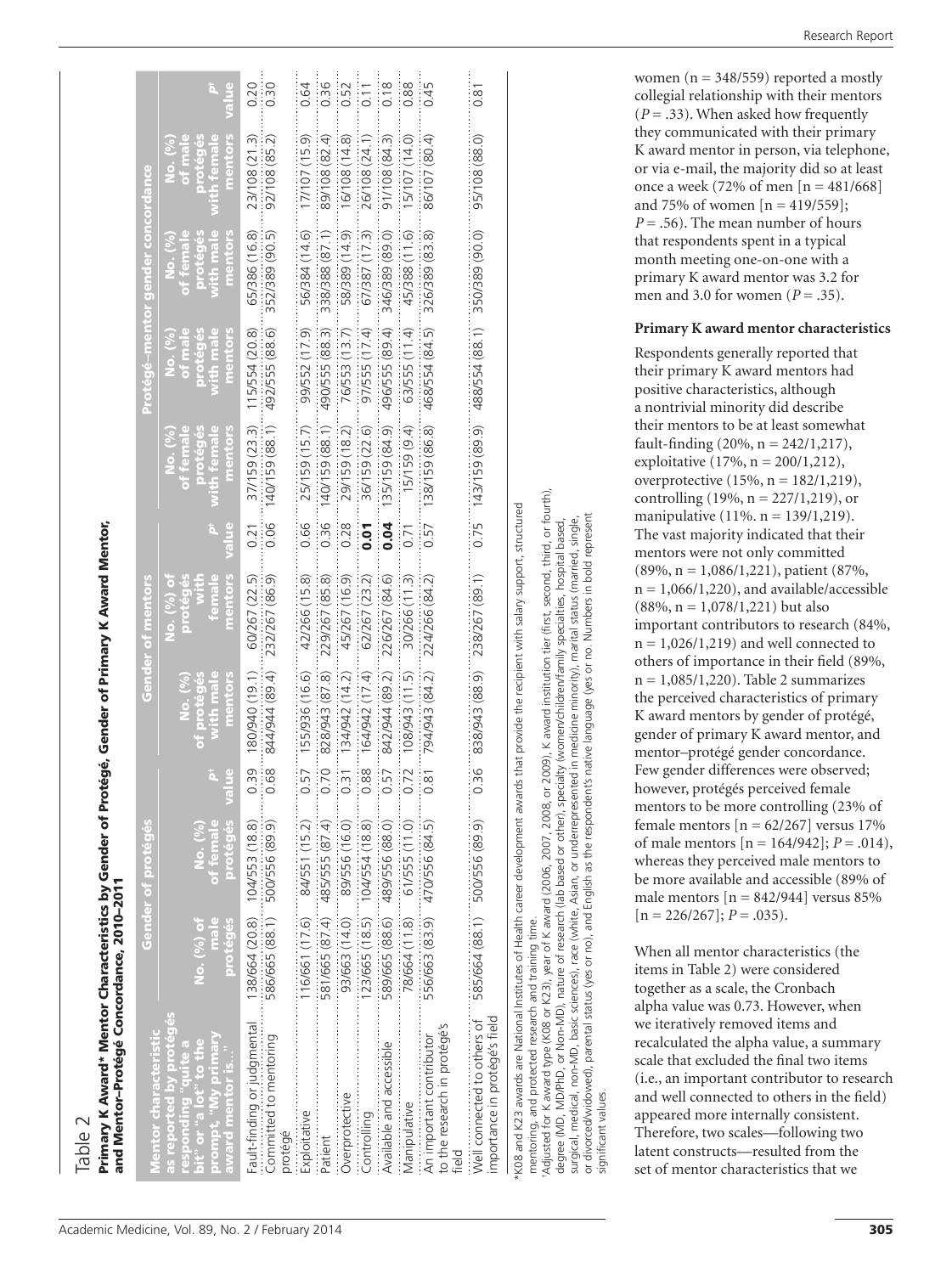| Extent to Which Protégés Reported Their Mentors Played Different Mentoring Roles by Genc<br>Protégé, Gender of Primary K Award* Mentor, and Mentor–Protégé Concordance, 2010–2011<br>S<br>Table : |                               |                                                  |                            |                                                                                                                 | Different Mentoring Roles by Gender of                           |                      |                                                                                 |                                                                    |                                                                       |                                                                 |                   |
|---------------------------------------------------------------------------------------------------------------------------------------------------------------------------------------------------|-------------------------------|--------------------------------------------------|----------------------------|-----------------------------------------------------------------------------------------------------------------|------------------------------------------------------------------|----------------------|---------------------------------------------------------------------------------|--------------------------------------------------------------------|-----------------------------------------------------------------------|-----------------------------------------------------------------|-------------------|
|                                                                                                                                                                                                   |                               | Gender of proteges                               |                            |                                                                                                                 | Gender of mentors                                                |                      |                                                                                 | <b>Protégé-mentor gender concordance</b>                           |                                                                       |                                                                 |                   |
| mentors, how much<br>t" or "a lot" to th<br>Role of mentors as<br>reported by protég<br>about all of you<br>have your me<br>mond<br>ic.                                                           | eporti<br>of m<br>protég<br>ė | of fem<br><b>PPOIT</b><br>proté<br>$\frac{1}{2}$ | ä,<br>g                    | reporting<br>mentors<br>male<br>ၟ<br>$\overline{\phantom{0}}$<br>$\overline{9}$<br>f proté<br>with n<br>i<br>İō | reporting<br>of protégés<br>of protégés<br>mentors<br>femal<br>E | ħ<br>alue            | $\frac{8}{6}$<br>reporting<br>of femal<br>femal<br>ment<br>$rac{1}{2}$<br>prote | mentors<br>reporting<br>protégés<br>with male<br>ve.<br>No.<br>No. | mentors<br>reporting<br>protégés<br>with male<br>No. (%)<br>of female | reporting<br>of mal<br>mentor<br>femal<br>protég<br>$\geq$<br>ģ | l⊔e               |
| Served as role model(s)                                                                                                                                                                           | 517/667 (77.5)                | 416/558 (74.6)                                   | $\overline{0}$<br>ö        | 719/947 (75.9)                                                                                                  | 206/266 (77.4)                                                   | 0.63                 | 125/158 (79.1)                                                                  | 434/556 (78.1)                                                     | 285/391 (72.9)                                                        | 81/108 (75.0)                                                   | 0.05              |
| Promoted your career<br>through networking                                                                                                                                                        | 408/667 (61.2)                | 349/559 (62.5)                                   | $\overline{5}$<br>∶⊂       | 579/947 (61.1)                                                                                                  | 168/266 (63.2)                                                   | 0.87                 | 105/158 (66.5)                                                                  | 343/556 (61.7)                                                     | 236/391 (60.4)                                                        | 63/108 (58.3)                                                   | 0.30              |
| Advised about preparation<br>for advancement (e.g.,<br>promotion, leadership<br>positions)                                                                                                        | 380/666 (57.1)                | 330/557 (59.3)                                   | $\frac{4}{7}$<br>$\circ$   | 542/946 (57.3)                                                                                                  | 158/265 (59.6)                                                   | 0.79                 | 94/157 (59.9)                                                                   | 314/555 (56.6)                                                     | 228/391 (58.3)                                                        | 64/108 (59.3)                                                   | 0.83              |
| Advised about getting<br>work published                                                                                                                                                           | 477/666 (71.6)                | 435/558 (78.0)                                   | .20<br>$\circ$             | 705/947 (74.4)                                                                                                  | 196/265 (74.0)                                                   | 0.39                 | 123/158 (77.8)                                                                  | 402/556 (72.3)                                                     | 303/391 (77.5)                                                        | 73/107 (68.2)                                                   | 0.50              |
| department/division<br>Advised about<br>politics                                                                                                                                                  | 327/667 (49.0)                | 267/558 (47.8)                                   | 0.16                       | 453/947 (47.8)                                                                                                  | 134/266 (50.4)                                                   | 0.80                 | 79/158 (50.0)                                                                   | 271/556 (48.7)                                                     | 182/391 (46.5)                                                        | 55/108 (50.9)                                                   | 0.47              |
| Advised about obtaining<br>resources                                                                                                                                                              |                               | 410/667 (61.5) 347/558 (62.2)                    | $\frac{3}{2}$<br>$\circ$   | 580/947 (61.2)                                                                                                  | 168/266 (63.2)                                                   | 0.92                 | 102/158 (64.6)                                                                  | 342/556 (61.5)                                                     | 238/391 (60.9)                                                        | 66/108(61.1)                                                    | 0.70              |
| Served as advocate(s)                                                                                                                                                                             | 496/666 (74.5)                | 395/558 (70.8)                                   | 0.13                       | 701/947 (74.0)                                                                                                  | 180/265 (67.9)                                                   | 0.13                 | 106/158(67.1)                                                                   | 420/556 (75.5)                                                     | (6.1/2)1(231)                                                         | 74/107 (69.2)                                                   | $\frac{15}{0.15}$ |
| Advised about balancing<br>work and family                                                                                                                                                        | 152/667 (22.8)                | (21/557(21.7))                                   | 0.31                       | 192/946 (20.3)                                                                                                  | 74/266 (27.8)                                                    | 0.01                 | 45/158 (28.5)                                                                   | 122/556 (21.9)                                                     | 70/390 (18.0)                                                         | 29/108 (26.9)                                                   | 0.03              |
| Taught knowledge and<br>skills                                                                                                                                                                    | 493/667 (73.9)                | 452/556 (81.3)                                   | CO.<br>$\circ$             | 737/945 (78.0)                                                                                                  | 197/266 (74.1)                                                   | 0.03                 | 121/158 (76.6)                                                                  | 415/556 (74.6)                                                     | 322/389 (82.8)                                                        | 76/108 (70.4)                                                   | 0.05              |
| Modeled professional and<br>ethical behavior                                                                                                                                                      | 536/664 (80.7)                | 471/558 (84.4)                                   | $\overline{37}$<br>$\circ$ | 775/944 (78.0)                                                                                                  | 221/266 (83.1)                                                   | $\overline{92}$<br>ö | 135/158 (85.4)                                                                  | 448/553 (81.0)                                                     | 327/391 (83.6)                                                        | 86/108 (79.6)                                                   | 0.85              |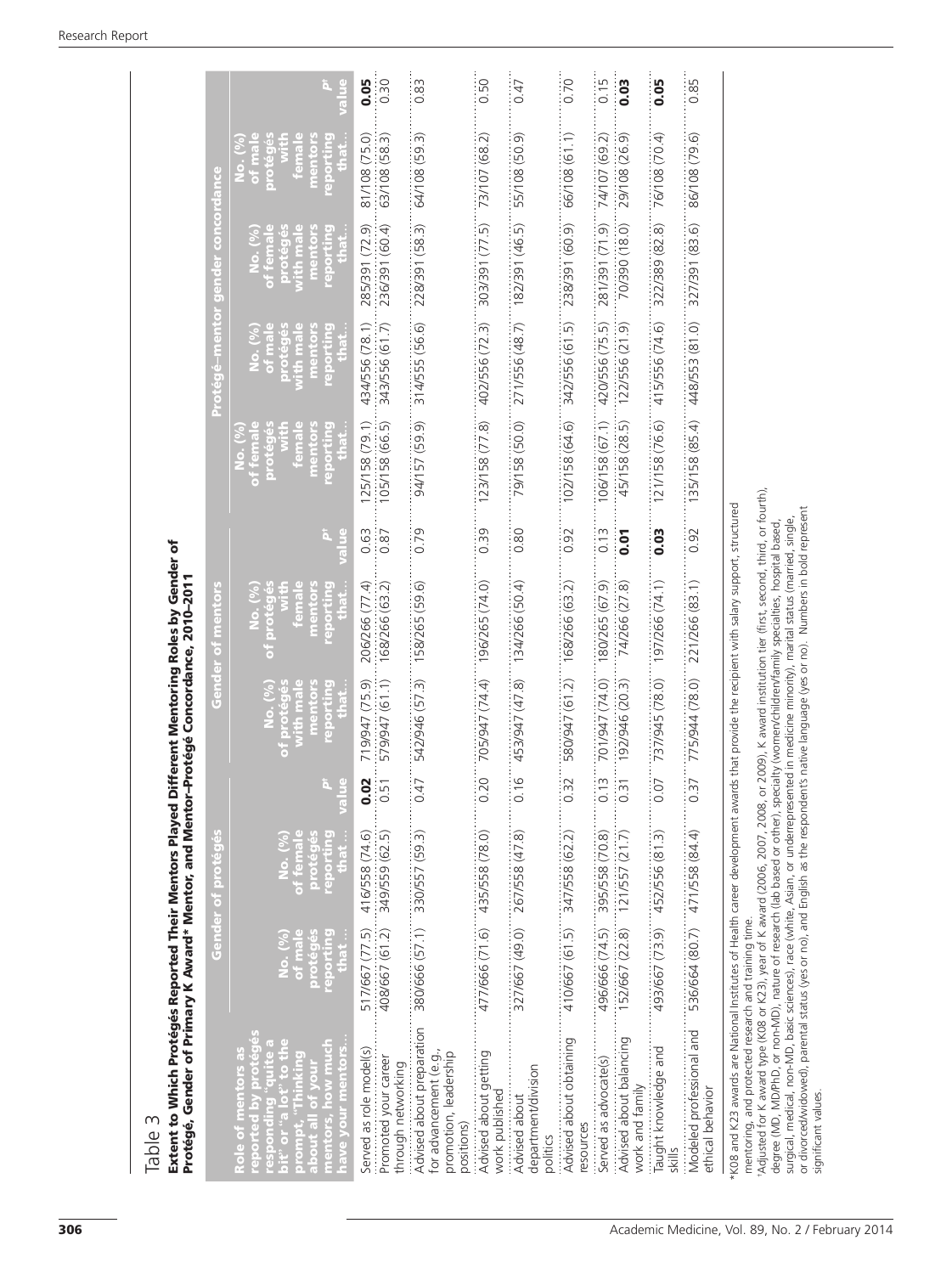examined. The first construct was mentor behavior and was measured by the first eight items listed in Table 2 (e.g., fault-finding/judgmental, patient, exploitative, available/accessible); the scale including these eight items had a Cronbach alpha of 0.78. This scale comprised three positive and five negative mentoring characteristics that were, as mentioned previously, scored from 0 (not at all) to 4 (a lot) for positive mentoring characteristics and 0 (not at all) to −4 (a lot) for negative mentoring characteristics; thus, in theory, the scale could vary between −20 and 12. In our study, the empirical distribution was skewed toward positive values. The second construct was mentor prestige and was measured by the last two items listed in Table 2; the scale for these two items had a Cronbach alpha of 0.87. Both of the component question scores ranged from 0 (not at all) to 4 (a lot), and the composite scale varied from 0 to 8 both in theory and in its empirical distribution.

## **Extent to which mentees perceived mentors to have played various roles**

Respondents described a number of roles played by their mentors. The vast majority reported that their mentors had served as role models  $(76\%, n = 933/1,225)$  or had modeled professional and ethical behavior (82%, n = 1,007/1,225). Most also reported that their mentors had taught them knowledge and skills (77%,  $n = 945/1,223$ , advised them about publication (75%,  $n = 912/1,224$ ), or advocated for them  $(73%, n = 891/1,224)$ . Respondents frequently reported that their mentors had promoted their careers through networking (62%,  $n = 757/1,225$  or had advised them in areas such as obtaining resources (62%,  $n = 757/1,225$ , department politics  $(48\%, n = 594/1, 225)$ , or preparation for advancement (58%, n = 710/1,223). Fewer respondents reported that their mentors had advised them about balancing work and family (22%,  $n = 273/1,224$ . Table 3 summarizes the perceived roles of primary K award mentors and the amount of mentoring given in each role by gender of protégé, gender of primary K award mentor, and mentor–protégé gender concordance. Those with female mentors were more likely to report receiving advice on work–life balance than those with

male mentors (28% of protégés with female mentors  $[n = 74/266]$  versus 20% of protégés with male mentors  $[n = 192/946]$ ;  $P = .008$ ). Women with male mentors were most likely to report being taught skills and knowledge by mentors (83%, n = 322/389), followed by women with female mentors (77%,  $n = 121/158$ , men with male mentors  $(75\%, n = 415/556)$ , and men with female mentors  $(70\%, n = 76/108)$ . Overall, male K award recipients were slightly more likely to report that their mentors had served as role models (78% of male recipients  $[n = 517/667]$  versus 75% of female recipients  $[n = 416/558]$ ; *P* = .02). Moreover, gender concordance was associated with the extent to which the mentor was perceived to serve as a role model (79% for female–female pairs [n = 125/158]; 78% for male–male pairs  $[n = 434/556]$ ; 75% for male mentees with female mentors  $[n = 81/108]$ ; and 73% for female mentees with male mentors [n = 285/391]; *P* = .05).

When considered as part of a scaled measure, all of these items seemed to measure the same latent construct extent of mentorship in various mentoring roles—as reflected in excellent internal consistency (Cronbach alpha 0.91). When we removed individual items iteratively and recalculated the alpha value, the value varied between 0.89 and

0.90, further indicating that all items belong in the same scale. The items were scored 0 (not at all) to 3 (a lot), with the combined scale varying between 0 and 30 in theory. The empirical distribution did vary as expected and was approximately normally distributed.

# **Satisfaction**

Overall, few respondents were dissatisfied with the mentoring received from their primary K award mentor (10%,  $n = 122/1,220$  or with the mentoring received from all other sources (10%,  $n = 128/1,221$ ). We detected no significant difference in satisfaction with primary K award mentor by gender of mentor (*P* = .78), gender of mentee (*P* = .54), or gender concordance (*P* = .90). Women were slightly more likely to be dissatisfied with the mentoring they received from all sources (12% of women  $[n = 66/555]$ ) versus 9% of men  $[n = 62/666]$ ;  $P = .04$ ).

Figure 1 details the level of dissatisfaction expressed by respondents regarding a number of career domains. Dissatisfaction was most notable regarding the balance between professional and personal lives, about which nearly half of respondents expressed concern. Women were more likely than men to express their dissatisfaction with work–life balance  $(52\% \text{ of women } [n = 289/553] \text{ versus}$ 



of respondents to our survey of K award recipients ( $n = 1,227$ ), by gender, who reported dissatisfaction across various domains. Significant differences by gender existed in dissatisfaction with work–life balance, the balance among professional responsibilities, the sense of being valued, and the opportunity to collaborate with other faculty. \**P* < .0001; † *P* < .05.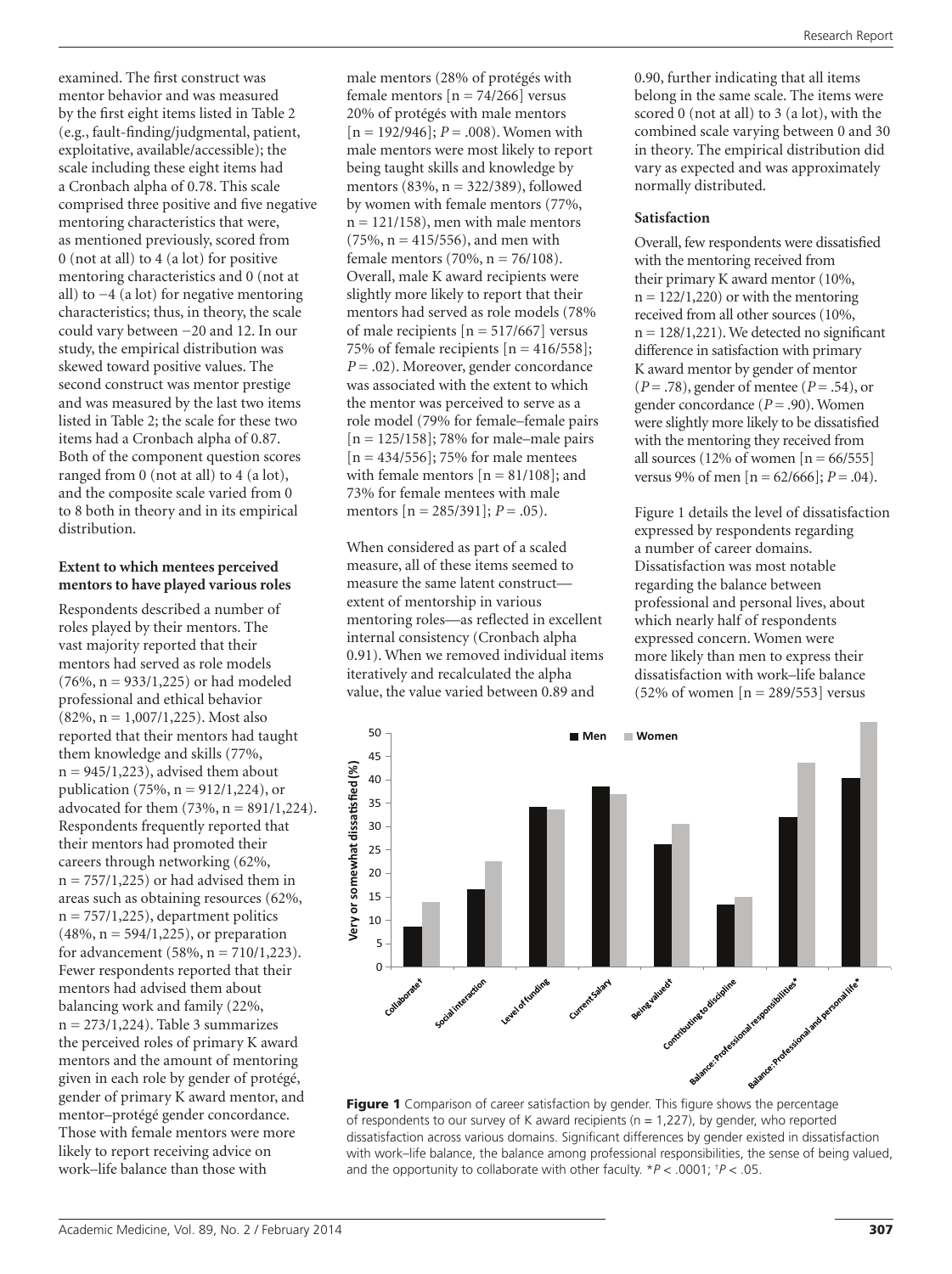40% of men [n = 268/663]; *P* < .001), the balance between their professional responsibilities (44% of women [n  $= 240/551$ ] versus 32% of men [n = 211/659]; *P* < .001), their sense of being valued (31% of women  $[n = 169/554]$ versus 26% of men  $[n = 174/661]$ ; *P* < .03), and the opportunity to collaborate with other faculty (14% of women  $[n = 77/555]$  versus 9% of men  $[n = 57/664]$ ;  $P < .008$ ).

When all eight career satisfaction variables (those that appear in Figure 1) were considered together as a scaled measure of career satisfaction, internal consistency was good (Cronbach alpha 0.79). If we removed one variable iteratively from the scale, the Cronbach alpha varied from 0.75 to 0.78, indicating that each of the questions appear to be part of the same latent construct and

can be scaled together. In theory, the scale would be distributed between −16 and 16, following a normal distribution. The empirical distribution varied between −12 and 16 and approximated a normal distribution, thus confirming its suitability as an outcome variable for estimation using linear models.

In multivariable models, we found that several aspects of mentoring were significantly associated with satisfaction after adjusting for personal and institutional characteristics of the K awardee, as depicted in Table 4. These included the nature of the mentoring relationship (e.g., the collegiality of the mentoring relationship, time spent meeting with or communicating with the mentor), mentor characteristics (e.g., mentor behavior, mentor prestige), and the extent of mentoring in different

# Table 4

### Adjusted\* Associations Between Mentoring Covariates and Career Satisfaction Among K08 and K23 Award† Recipients, 2010–2011

|                                                                                                        |                 | <b>Adiusted</b> |
|--------------------------------------------------------------------------------------------------------|-----------------|-----------------|
| Covariate                                                                                              | <b>Estimate</b> | P value         |
| <b>Mentor</b> gender                                                                                   |                 | 0.73            |
| Male                                                                                                   | 0.15            |                 |
| Female                                                                                                 |                 |                 |
| <b>Mentee-mentor gender match</b>                                                                      |                 | 0.53            |
| Concordant                                                                                             |                 |                 |
| Discordant                                                                                             | $-0.26$         |                 |
| <b>Number of designated K award mentors</b>                                                            |                 | 0.90            |
|                                                                                                        |                 |                 |
| $2+$                                                                                                   | $-0.05$         |                 |
| Collegial mentor-mentee relationship                                                                   |                 | < .001          |
| Mostly or somewhat more collegial                                                                      |                 |                 |
| Mostly and somewhat more student-teacher or neither                                                    | $-1, 72$        |                 |
| Frequency of communication between mentor-mentee                                                       |                 | 0.03            |
| At least once a week                                                                                   |                 |                 |
| Less than once a week                                                                                  | $-0.85$         |                 |
| Monthly hours meeting one-on-one with mentors<br>(1-unit increase in square-root of hour) <sup>#</sup> | 0.90            | < 0.01          |
| <b>Mentor behavior scale (1-unit increase)</b>                                                         | 0.29            | < .001          |
| <b>Mentor prestige scale (1-unit increase)</b>                                                         | 0.38            | $-.001$         |
| <b>Extent of mentoring in various mentoring roles scale</b><br>(1-unit increase)                       | 0.37            | < 0.01          |

\*Adjusted for the recipient (mentee) characteristics of gender, race (white, Asian, or underrepresented in medicine minority), degree (MD, MD/PhD, or non-MD), marital status (single, married, or divorced/widowed), parental status (yes or no), and specialty(women/children/family specialties, hospital based, surgical, medical, non-MD, basic sciences); for whether the recipient's work was laboratory based (lab based or other); for whether the recipient spoke English as a native language (yes or no); and for the K award type (K08 or K23), year of K award (2006, 2007, 2008, 2009), and institutional NIH funding tier (first, second, third, or fourth).

† K08 and K23 awards are National Institutes of Health career development awards that provide the recipient with salary support, structured mentoring, and protected research and training time.

‡ Total hours was highly skewed toward higher values, and the square-root transformation was applied to normalize the distribution.

mentoring roles. Mentor gender and gender concordance of the mentoring pair were not significant, nor was the number of K award mentors.

In the multivariable model presented in Table 5, in which backwards selection eliminated characteristics (as described in Method, above), the mentoring aspects that remained significantly associated with career satisfaction were the collegiality of the mentor–mentee relationship, mentor behavior, and extent of mentorship in various mentoring roles. Also independently associated with career satisfaction were mentee gender, specialty, and whether the mentee's research was laboratory based. We evaluated for potential significant interactions between gender and other variables in the model, including the mentoring variables, and found none.

# Discussion and Conclusions

In this study of junior faculty holding NIH K series career development awards, we found that a number of aspects of mentoring were associated with overall career satisfaction—including the nature of the mentoring relationship (e.g., collegiality), positive mentor behaviors, and the extent of mentoring in various mentoring roles. We found generally high satisfaction and positive mentoring experiences in this population with relatively few gender differences. However, our findings did indicate low levels of satisfaction and inadequate mentoring within the work–life balance domain, along with significant gender differences in this area.

Existing evidence supports the idea that mentoring relationships can affect career development and success in academic medicine.15 Previous research has shown that mentors influence important career outcomes, such as personal development and research productivity.<sup>23</sup> They can assist their protégés in various areas of career development by serving as advocates; by providing opportunities for networking; by aiding in the development of important skills such as grant writing, data analysis, and manuscript preparation; and by offering personal advice and moral support.<sup>24-26</sup> In addition, studies have identified a number of characteristics and behaviors that are desirable for mentors, including compatibility with their protégé, patience,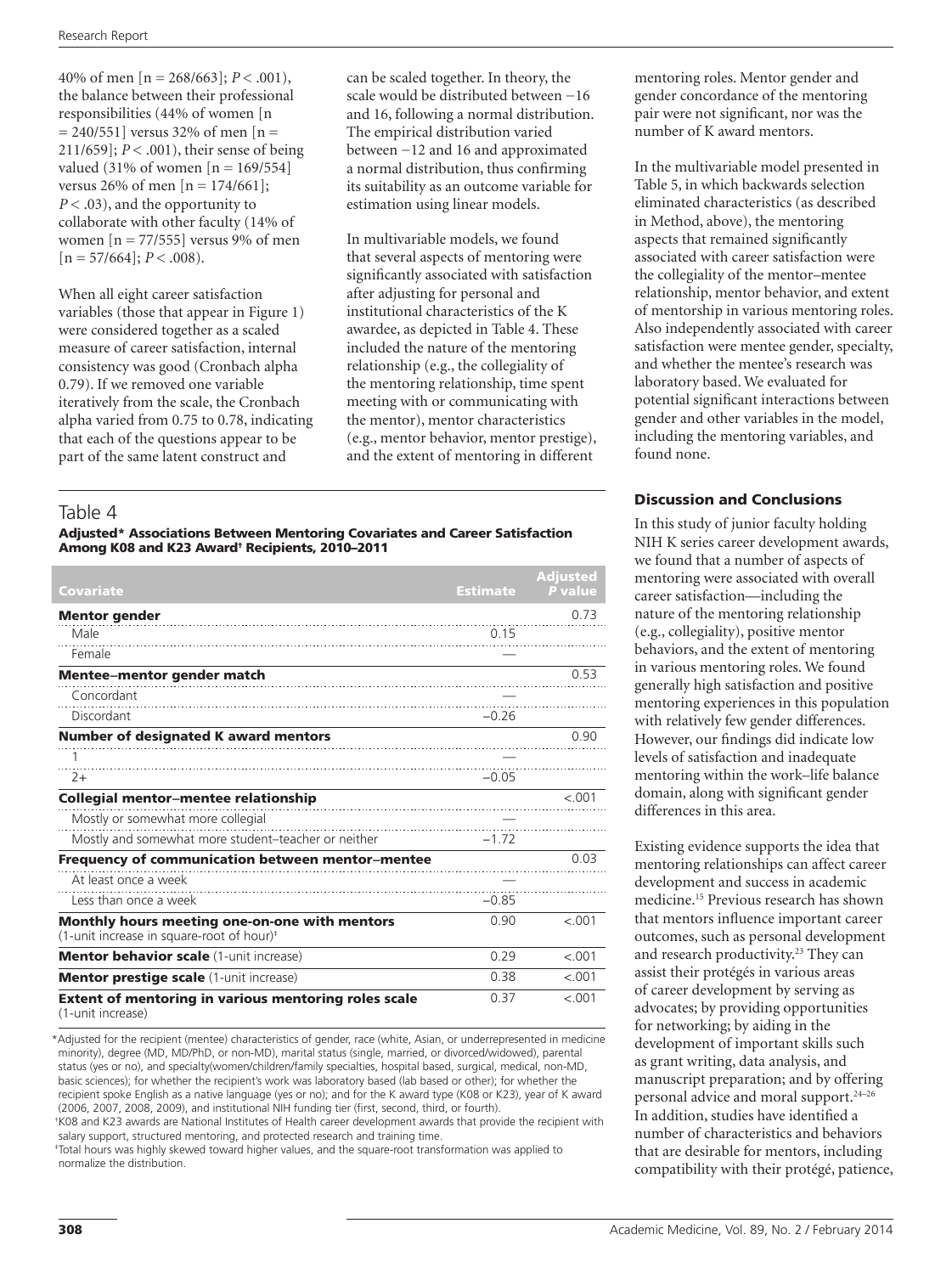# Table 5

### Final Multivariable Model of Career Satisfaction Among K08 and K23 Award\* Recipients, 2010–2011

| Covariate                                                                              | <b>Estimate</b> | P value |
|----------------------------------------------------------------------------------------|-----------------|---------|
| Intercept                                                                              | 3.50            | $-.001$ |
| <b>Gender of mentee</b>                                                                |                 | $-.001$ |
| Male                                                                                   |                 |         |
| Female                                                                                 | $-1.27$         |         |
| <b>Laboratory based</b>                                                                |                 | 0.014   |
| Yes                                                                                    | $-0.820$        |         |
| No                                                                                     |                 |         |
| Specialty <sup>+</sup>                                                                 |                 | 0.004   |
| <b>Basic sciences</b>                                                                  | 0.194           |         |
| Non-MD                                                                                 | 1.579           |         |
| Clinical specialties for women, children, and families                                 | 0.932           |         |
| Hospital-based specialties                                                             | 1.389           |         |
| Surgical specialties                                                                   | 1.114           |         |
| Medical specialties                                                                    |                 |         |
| Collegial mentor-mentee relationship                                                   |                 | 0.015   |
| Mostly or somewhat more collegial                                                      | 0.816           |         |
| Mostly and somewhat student-teacher and neither                                        |                 |         |
| Mentoring behavior scale <sup>*</sup> (1-unit increase)                                | 0.113           | 0.001   |
| Extent of mentoring in various mentoring roles scale <sup>s</sup><br>(1-unit increase) | 0.332           | < 0.01  |

\*K08 and K23 awards are National Institutes of Health career development awards that provide the recipient with salary support, structured mentoring, and protected research and training time.

<sup>†</sup>For a detailed explanation of this division, see Jagsi et al.<sup>4,5,31</sup>

‡ Centered at the median value 7. § Centered at the median value 19.

generosity, and trustworthiness.21,24–26 Our study builds on this work by demonstrating that multiple aspects of the mentoring relationship are important correlates of career satisfaction. Because mentor behaviors—particularly the level of collegiality perceived by the mentee do appear to be directly associated with mentees' career satisfaction, we believe that promotion of formal training programs that promote positive mentor behaviors may serve as a useful means to promote satisfaction and, in turn, retention in academic medical careers.

Prior research has suggested that women in academic medicine have unique needs and expectations that are not fully being met by current conceptualizations of mentoring32,33; therefore, investigators studying mentoring and satisfaction must give specific attention to the influence of gender. In this study, female respondents were less satisfied than men overall, and a substantial number of female respondents were specifically dissatisfied with the balance between their professional and personal lives.

Of note, our respondents perceived female mentors to be more likely to give advice on work–life balance, especially when paired with a female protégé; still, mentoring in this domain was generally infrequent, even when both members of the mentoring dyad were female. Moreover, female mentors were perceived as being less available, and female protégés had greater difficulty in identifying role models. These findings are troubling because previous research suggests that women's attrition from academic medicine may be partly due both to a dearth of positive role models who have successfully navigated the challenges of career and family and to a lack of sufficient advice in this important area.8 Our findings are especially compelling in light of social cognitive career theory,<sup>34</sup> which focuses on how social cognitive mechanisms relevant to career development (e.g., self-efficacy beliefs, outcome expectations, goals related to balancing work and family) interrelate with other personal factors (e.g., gender), contextual factors (e.g.,

exposure to role models; cultural and gender role socialization), and learning/ experiential factors (e.g., observing one's own success or failure; observing the success or failure of role models) to either promote or hinder a person's ability to progress in his or her career. Of note, not only women but also a substantial proportion of men in our study expressed dissatisfaction with work–life balance and received little mentoring in this domain. Thus, our findings add to the evidence suggesting a growing need for mentors and role models in academic medicine who are available and willing to share with their protégés—both male and female their own personal experiences with managing the competing demands of work and home.<sup>8,16</sup>

Notably, our respondents perceived female mentors as less available and more controlling compared with male mentors. Such findings are worth considering in the context of prior research on unconscious gender bias.35–39 It is possible that similar behaviors in men and women are judged differently because of stereotypical cultural expectations $35-37$ and that gender bias may negatively affect the way successful female leaders are perceived.38,39 It could be the case that female mentors behaved similarly to male mentors but were judged more harshly (e.g., were rated as more controlling) because their actions were perceived as masculine and gender incongruent (e.g., women are not expected to be assertive). Additional research is necessary to explore this issue further. Educating both protégés and mentors—both male and female—about stereotypes and gender bias may be a crucial step toward "fixing the environment" rather than "fixing the women" in such circumstances.<sup>40,41</sup>

This study has a number of strengths, including both a large number of responses and a high rate of response from a population with established mentoring relationships, among whom the importance of different aspects of mentoring could be explored. Nevertheless, this study does have certain limitations. First, it relies on self-report for most of its measures. Although the questions we used have high face validity and were developed with standard techniques of survey design (including cognitive pretesting $30$ , recall bias and/ or other biases may have influenced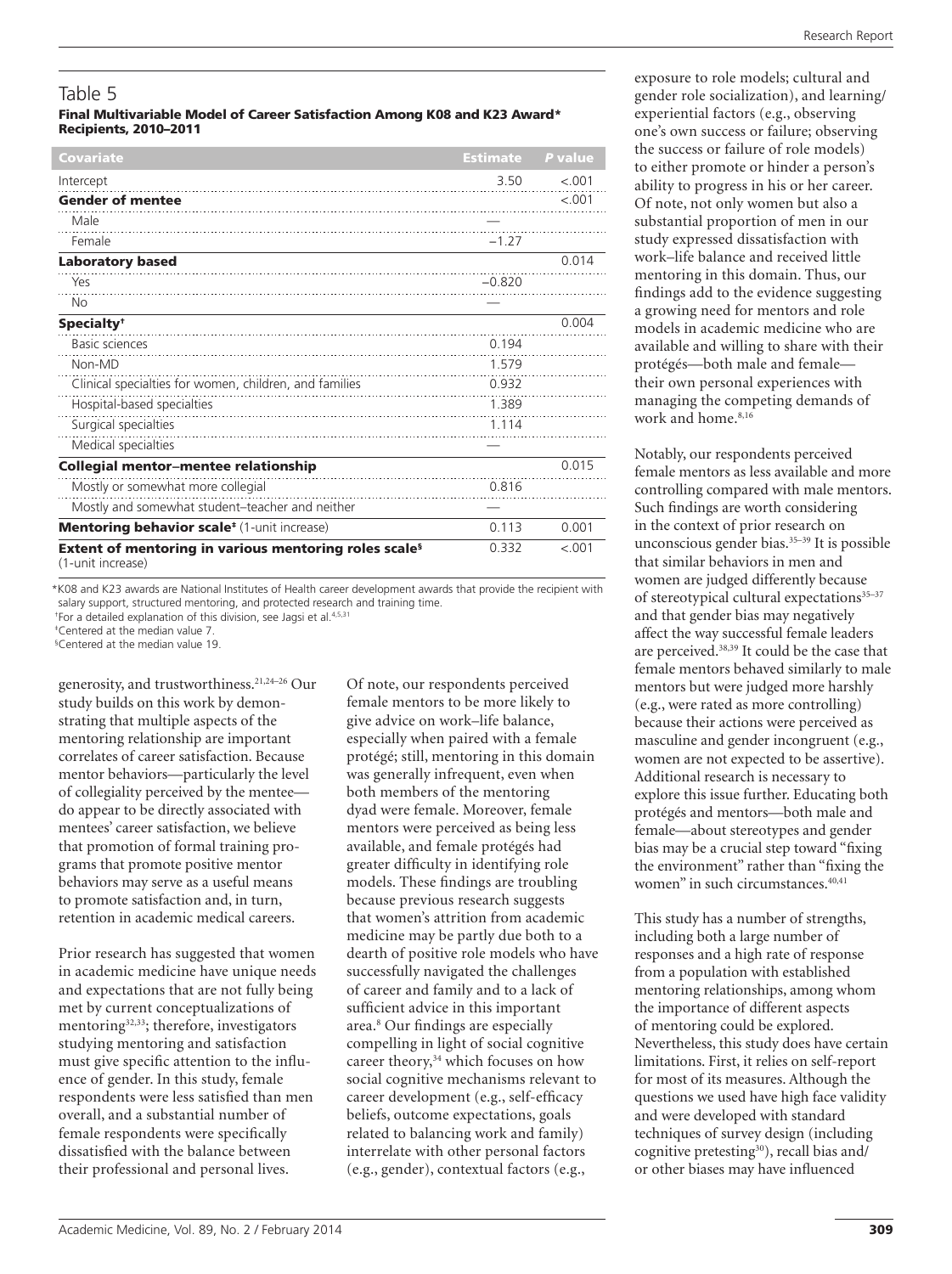participant responses. Second, like all survey studies, selection bias is possible. Although we achieved an extremely high response rate for a medical faculty survey (75%), and differences between respondents and nonrespondents were not marked, those who responded may have differed systematically from the overall target population. Nevertheless, it is unlikely that such differences would underlie either the associations between specific aspects of the mentoring relationship and satisfaction that we observed or the gender differences that we observed. Finally, the K award population may differ systematically from the broader population of faculty in academic medicine, limiting the ability to generalize, particularly regarding the overall level of satisfaction observed, beyond the group of individuals holding career development awards.

In sum, this study found strong associations between several aspects of mentoring and career satisfaction of K award recipients, indicating that those who have concerns about dissatisfaction with and attrition from academic medical careers would be well advised to target the training and development of mentors. Positive mentoring behaviors are common but not universal. Because these behaviors are not necessarily innate, they should be taught, like any important skill in medicine. In particular, because the greatest area of dissatisfaction we observed was in the domain of work–life balance, and because this was one of the only domains in which gender differences existed, specific attention towards developing mentoring skills in this area may be particularly useful in improving overall satisfaction and retention in academic medical careers for all, and for women in particular.

*Acknowledgments:* The authors wish to thank the K award recipients who took the time to participate in this study.

*Funding/Support:* This work was supported by grant 5 R01 HL101997-04 from the National Institutes of Health to Dr. Jagsi. The funding body played no role in the design and conduct of the study; collection, management, analysis, and interpretation of the data; or preparation, review, or approval of the manuscript. Dr. Ubel is supported by a Health Policy Investigator Award from the Robert Wood Johnson Foundation.

### *Other disclosures:* None reported.

*Ethical approval:* This study was approved by the University of Michigan institutional review board.

### References

- **1** Schafer AI, ed. The Vanishing Physician– Scientist? Ithaca, NY: Cornell University Press; 2009.
- **2** Zemlo TR, Garrison HH, Partridge NC, Ley TJ. The physician–scientist: Career issues and challenges at the year 2000. FASEB J. 2000;14:221–230.
- **3** Ley TJ, Hamilton BH. The gender gap in NIH grant applications. Science. 2008;322:1472– 1474.
- **4** Jagsi R, Motomura AR, Griffith KA, Rangarajan S, Ubel PA. Sex differences in attainment of independent funding by career development awardees. Ann Intern Med. 2009;151:804–811.
- **5** Jagsi R, DeCastro R, Griffith KA, et al. Similarities and differences in the career trajectories of male and female career development award recipients. Acad Med. 2011;86:1415–1421.
- **6** Pohlhaus JR, Jiang H, Wagner RM, Schaffer WT, Pinn VW. Sex differences in application, success, and funding rates for NIH extramural programs. Acad Med. 2011;86:759–767.
- **7** Martinez ED, Botos J, Dohoney KM, et al. Falling off the academic bandwagon. Women are more likely to quit at the postdoc to principal investigator transition. EMBO Rep. 2007;8:977–981.
- **8** Levine RB, Lin F, Kern DE, Wright SM, Carrese J. Stories from early-career women physicians who have left academic medicine: A qualitative study at a single institution. Acad Med. 2011;86:752–758.
- **9** Lowenstein SR, Fernandez G, Crane LA. Medical school faculty discontent: Prevalence and predictors of intent to leave academic careers. BMC Med Educ. 2007;7:37.
- **10** National Institutes of Health, Department of Health and Human Services. Mentored clinical scientist research career development award (parent K08) funding announcement. [http://grants1.nih.gov/](http://grants1.nih.gov/grants/guide/pa-files/PA-11 � 193.html) [grants/guide/pa-files/PA-11–193.html](http://grants1.nih.gov/grants/guide/pa-files/PA-11 � 193.html). Accessed October 16, 2013.
- **11** National Institutes of Health, Department of Health and Human Services. Mentored patient-oriented research career development award (parent K23) funding announcement. [http://grants1.nih.gov/grants/guide/pa-files/](http://grants1.nih.gov/grants/guide/pa-files/PA-11 � 194.html) [PA-11–194.html.](http://grants1.nih.gov/grants/guide/pa-files/PA-11 � 194.html) Accessed October 16, 2013.
- **12** Pearlman SA, Leef KH, Sciscione AC. Factors that affect satisfaction with neonatal– perinatal fellowship training. Am J Perinatol. 2004;21:371–375.
- **13** Sciscione AC, Colmorgen GH, D'Alton ME. Factors affecting fellowship satisfaction, thesis completion, and career direction among maternal–fetal medicine fellows. Obstet Gynecol. 1998;91:1023–1026.
- **14** Palepu A, Friedman RH, Barnett RC, et al. Medical faculty with mentors are more satisfied. J Gen Intern Med. 1996;11(4 suppl):107.
- **15** Palepu A, Friedman RH, Barnett RC, et al. Junior faculty members' mentoring relationships and their professional development in U.S. medical schools. Acad Med. 1998;73:318–323.
- **16** Levinson W, Kaufman K, Clark B, Tolle SW. Mentors and role models for women in academic medicine. West J Med. 1991;154:423–426.
- **17** National Institutes of Health Research Portfolio Online Reporting Tools (RePORT). Reports, data, and analyses of NIH research activities. [http://projectreporter.nih.gov/](http://projectreporter.nih.gov/reporter.cfm) [reporter.cfm.](http://projectreporter.nih.gov/reporter.cfm) Accessed October 22, 2013.
- **18** Dillman DA, Smyth JD, Christian LM. Internet, Mail, and Mixed-Mode Surveys: The Tailored Design Method. 3rd ed. Hoboken, NJ: John Wiley & Sons, Inc.; 2009.
- **19** Ramanan RA, Taylor WC, Davis RB, Phillips RS. Mentoring matters: Mentoring and career preparation in internal medicine residency training. J Gen Intern Med. 2006;21:340–345.
- **20** Ramanan RA, Phillips RS, Davis RB, Silen W, Reede JY. Mentoring in medicine: Keys to satisfaction. Am J Med. 2002;112:336–341.
- **21** Jackson VA, Palepu A, Szalacha L, Caswell C, Carr PL, Inui T. "Having the right chemistry": A qualitative study of mentoring in academic medicine. Acad Med. 2003;78:328–334.
- **22** Pololi LH, Knight SM, Dennis K, Frankel RM. Helping medical school faculty realize their dreams: An innovative, collaborative mentoring program. Acad Med. 2002;77: 377–384.
- **23** Sambunjak D, Straus SE, Marusić A. Mentoring in academic medicine: A systematic review. JAMA. 2006;296: 1103–1115.
- **24** Sambunjak D, Straus SE, Marusic A. A systematic review of qualitative research on the meaning and characteristics of mentoring in academic medicine. J Gen Intern Med. 2009;25:72–78.
- **25** Straus SE, Chatur F, Taylor M. Issues in the mentor–mentee relationship in academic medicine: A qualitative study. Acad Med. 2009;84:135–139.
- **26** Cho CS, Ramanan RA, Feldman MD. Defining the ideal qualities of mentorship: A qualitative analysis of the characteristics of outstanding mentors. Am J Med. 2011;124:453–458.
- **27** Kaplan SH, Sullivan LM, Dukes KA, Phillips CF, Kelch RP, Schaller JG. Sex differences in academic advancement. Results of a national study of pediatricians. N Engl J Med. 1996;335:1282–1289.
- **28** UM Advance Program. Assessing the Academic Work Environment for Science and Engineering Faculty at the University of Michigan in 2001 and 2006: Gender and Race in Department- and University-Related Climate Factors. [http://www.advance.](http://www.advance.rackham.umich.edu/ADV-FacultyClimate-Rpt1-final.pdf) [rackham.umich.edu/ADV-FacultyClimate-](http://www.advance.rackham.umich.edu/ADV-FacultyClimate-Rpt1-final.pdf)[Rpt1-final.pdf](http://www.advance.rackham.umich.edu/ADV-FacultyClimate-Rpt1-final.pdf). Accessed October 16, 2013.
- **29** Henderson L, Lee B, Marino A. Final Report on Three Focus Groups With Early Career Clinical Researchers About the K 23 Award Program. [http://opasi.nih.gov/opep/](http://opasi.nih.gov/opep/documents/Final_Report_(01-202-OD-OER)_REVISED_3_09-29 � 2010.pdf) [documents/Final\\_Report\\_\(01-202-OD-](http://opasi.nih.gov/opep/documents/Final_Report_(01-202-OD-OER)_REVISED_3_09-29 � 2010.pdf)[OER\)\\_REVISED\\_3\\_09-29–2010.pdf](http://opasi.nih.gov/opep/documents/Final_Report_(01-202-OD-OER)_REVISED_3_09-29 � 2010.pdf). Accessed October 16, 2013.
- **30** Willis GB. Cognitive Interviewing: A Tool for Improving Questionnaire Design. Thousand Oaks, Calif: Sage Publications, Inc.; 2005.
- **31** Jagsi R, Griffith KA, Stewart A, Sambuco D, DeCastro R, Ubel PA. Gender differences in the salaries of physician researchers. JAMA. 2012;307:2410–2417.
- **32** Robinson JD, Cannon DL. Mentoring in the academic medical setting: The gender gap. J Clin Psychol Med Settings. 2005;12:265–270.